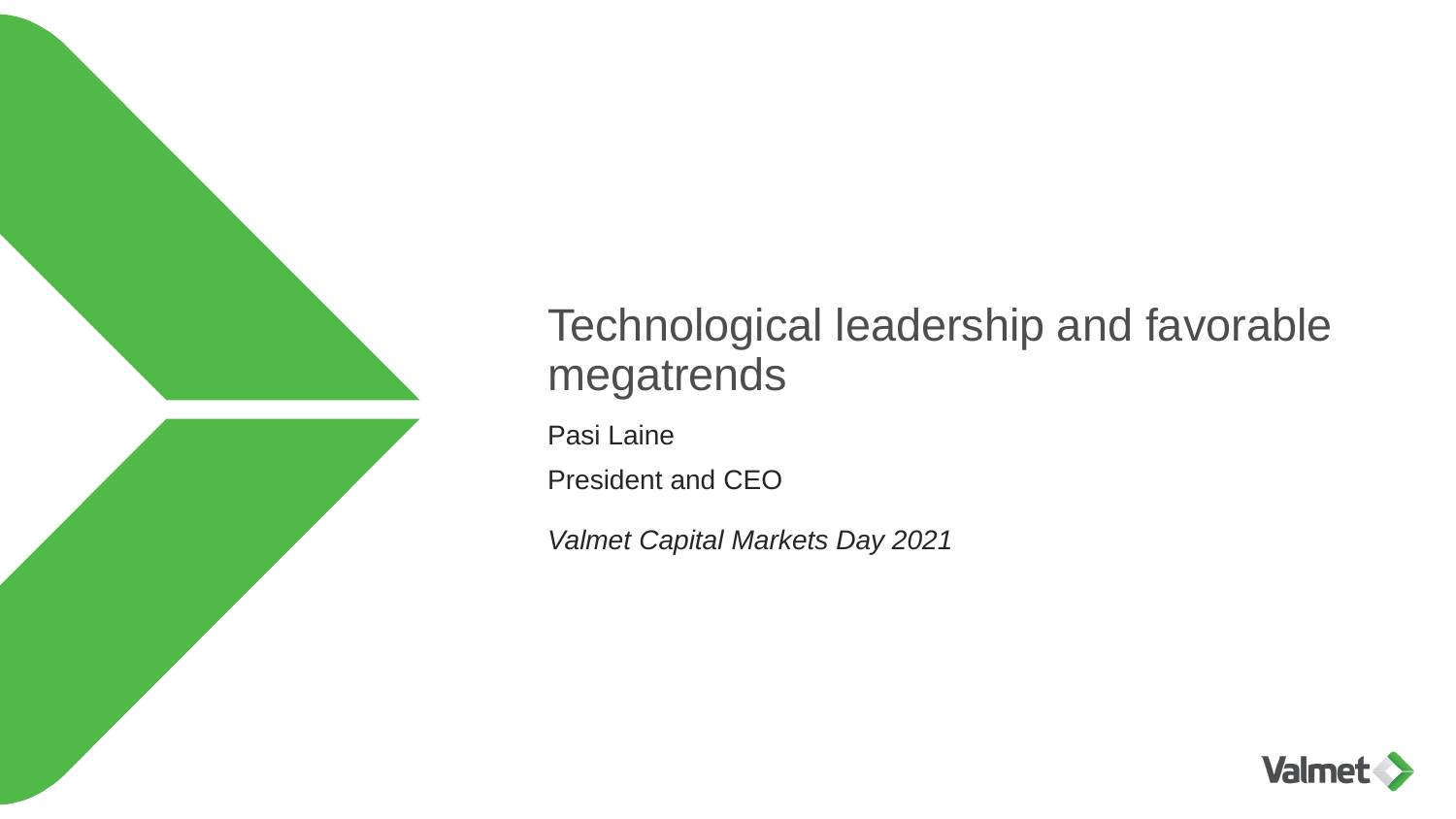# Agenda Valmet Capital Markets Day 2021

- Overview of Valmet
- Recent development
- Investment highlights

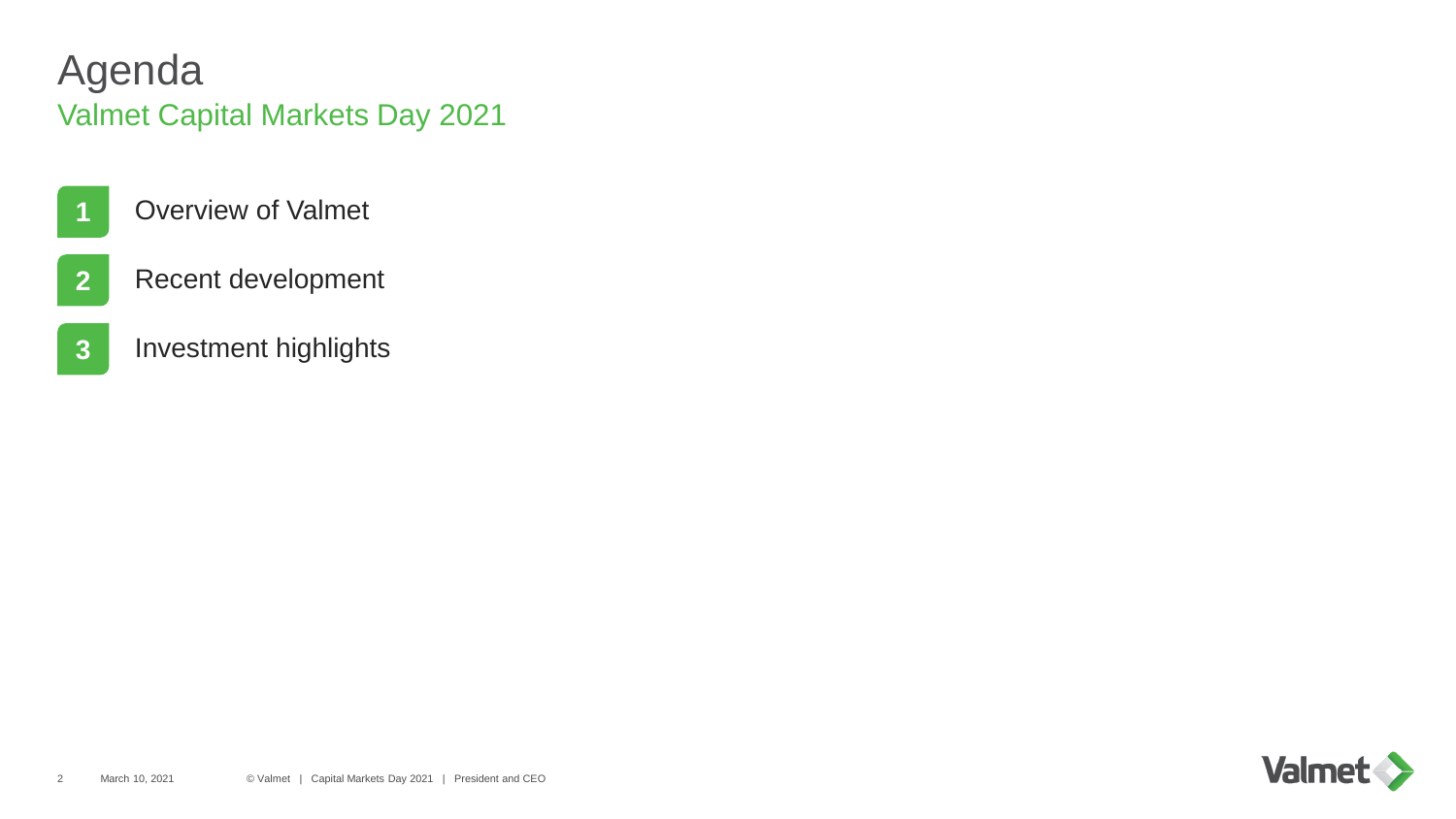# Valmet's way forward

#### Our Mission

Converting renewable resources into sustainable results

#### **Our Strategy**

Valmet develops and supplies competitive process technology, services and automation to the pulp, paper and energy industries.

We are committed to moving our customers' performance forward with our unique offering and way to serve.

### Our Must-Wins

- Customer excellence
- 7 Leader in technology and innovation
- Excellence in processes
- Winning team

#### Growth accelerators

- Field services
- Industrial Internet and digitalization

#### Our Vision

To become the global champion in serving our customers

#### Our Values



**Customers**  We move our customers' performance forward



**Renewal** We promote new ideas to create the future



We improve every day to deliver results



**People** We work together to make a difference

#### **Megatrends**

 $\blacksquare$ 

- Resource efficient and clean world
- Digitalization and new technologies
- Urban, responsible and global consumer

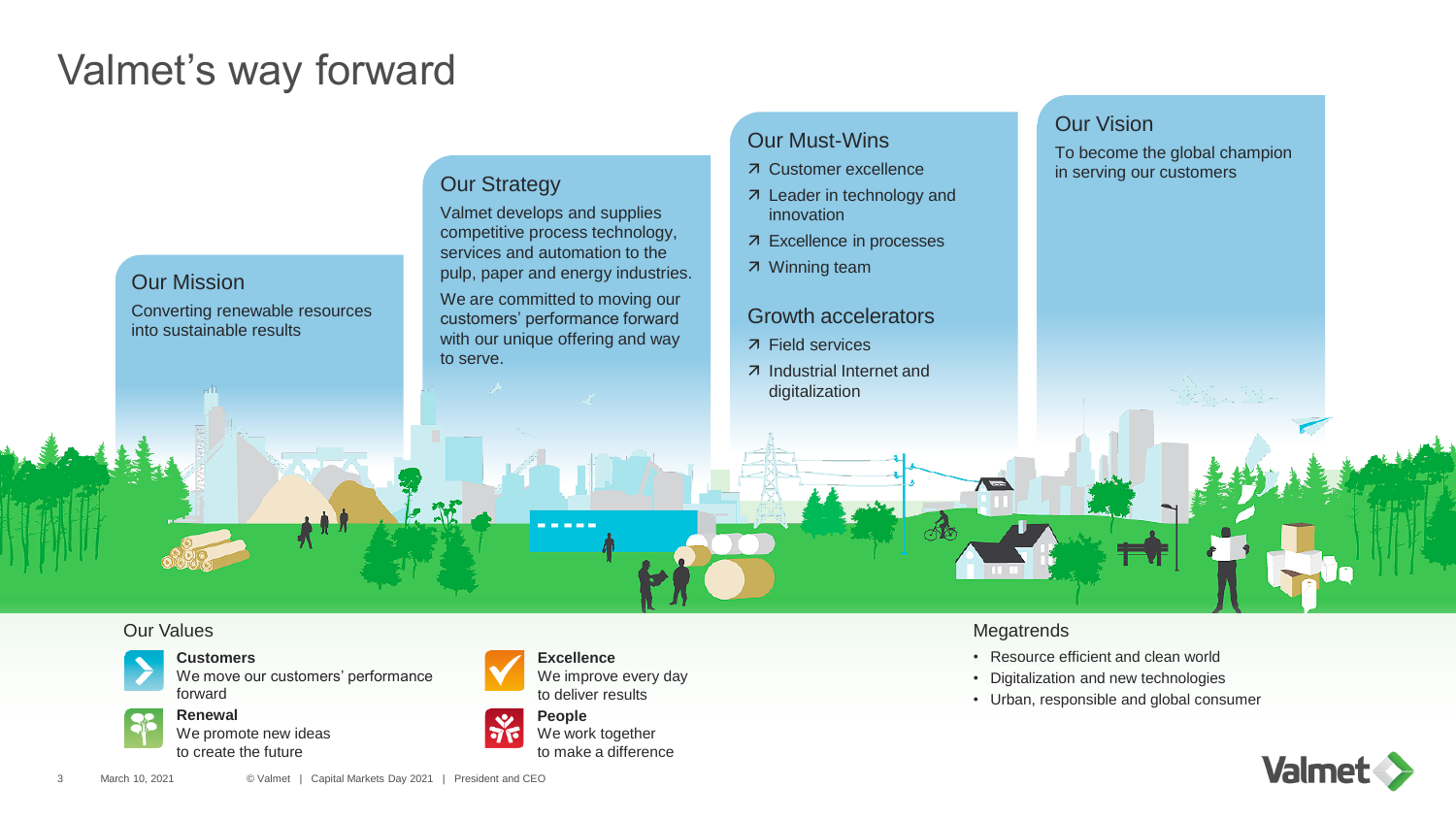# Valmet's development since 2013

**Orders received** (EUR billion)







# **Comparable EBITA margin**



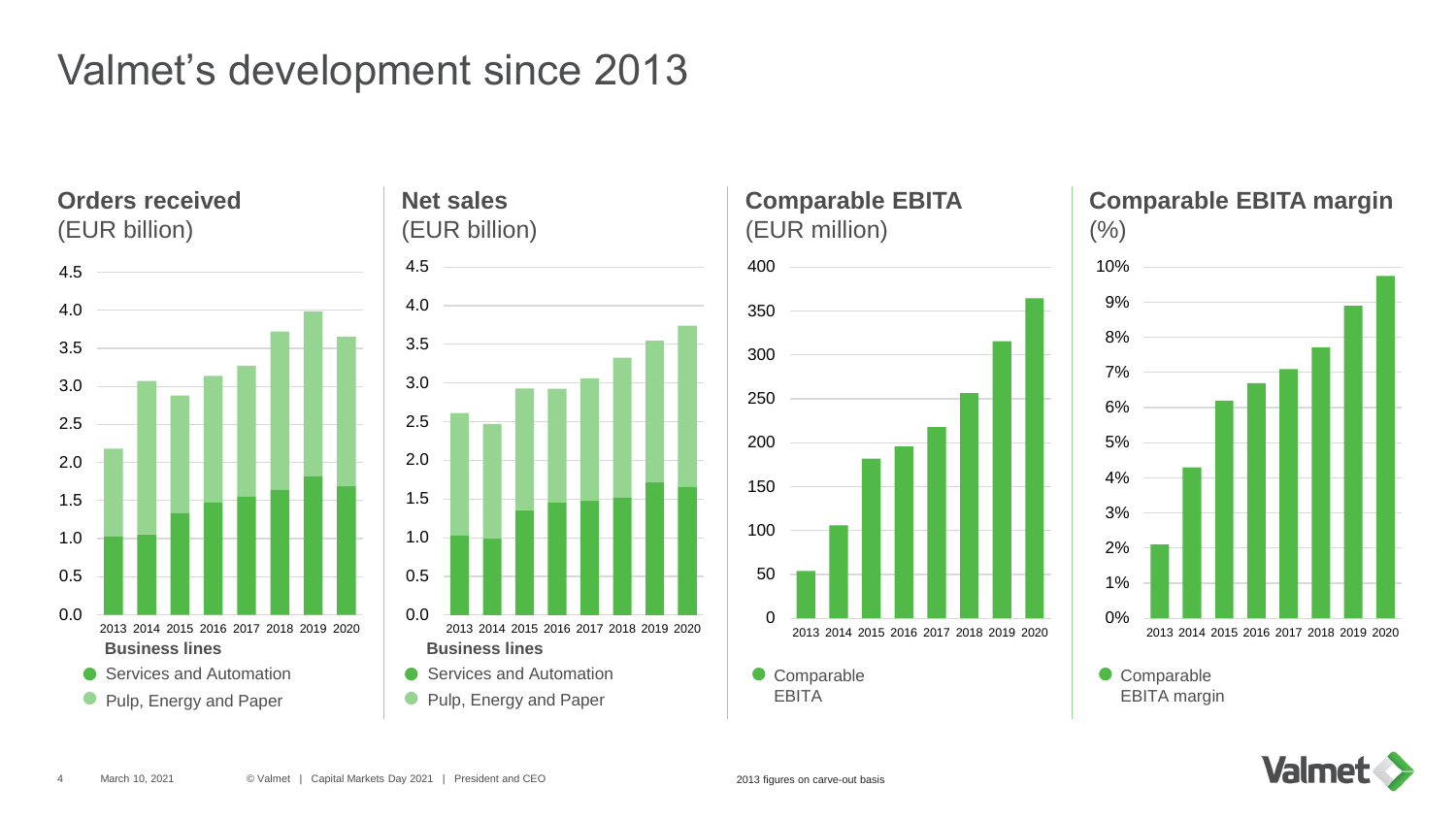# Recent market trends

### **Valmet's long-term market drivers are positive**

- Demand for pulp, board and tissue continues to increase
- E-commerce, increasing demand for packaging materials and focus on environmental issues have gained more momentum
- Customers' demand for efficiency and safety drive the demand for services and automation

### **Market activity varies between geographical areas**

- High level of market activity in China in especially in board, tissue and paper
- South America and Asia are active in both pulp and paper

### **Market activity is good in the capital business**

- Paper and board machine market is active and tissue machine market has improved to good level
- Several mega pulp mill decisions made during the last two years, and customer activity continues
- Energy market has weakened

### **Stable business is impacted by COVID-19**

- Automation market has been relatively active despite the pandemic
- Travel restrictions and lower capacity utilization in graphical paper mills have had a negative impact on the services market

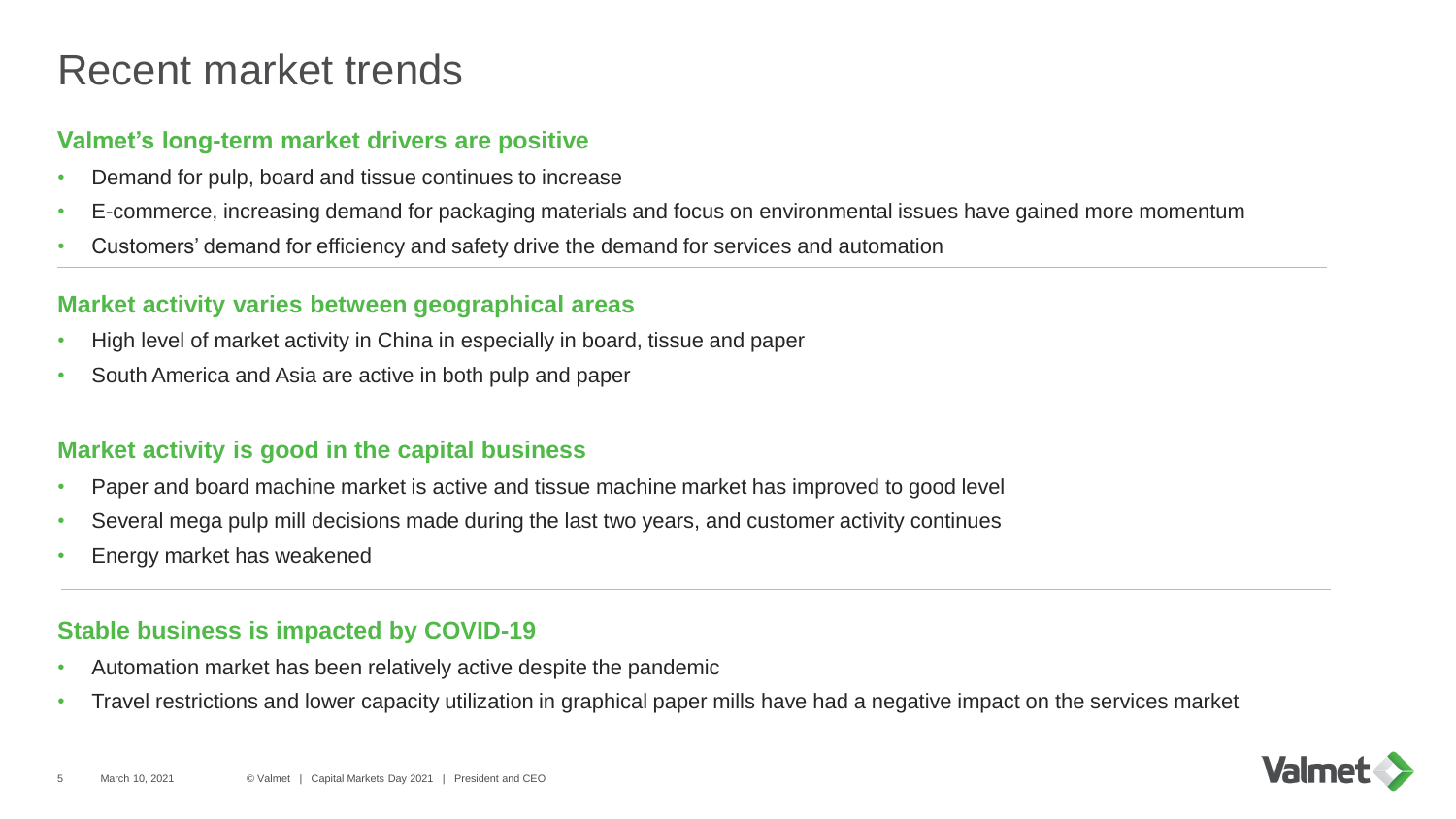# Recent development at Valmet



### **Customer**

Valmet acquired PMP Group

Valmet's way to serve concept launched for globally-unified services approach

Stronger utilization of Valmet's local presence in areas in sales and projects



# **Technology**

Collaboration project with Metsä Spring to produce fossil free 3D fiber products

Valmet DNA User Interface received well: dozens of projects sold and delivered with new technology

Wider utilization of Industrial Internet applications and remote connections



### **Process**

Good development in project management

Capacity cost reductions

Remote commissioning and start-up of new tissue and board machine installations

ERP renewal proceeding

# **People**

Staying safe, operational and efficient during challenging times in 2020

Record-low LTIF for own employees (1.5) reached in 2020

Several internal training programs established and continuing



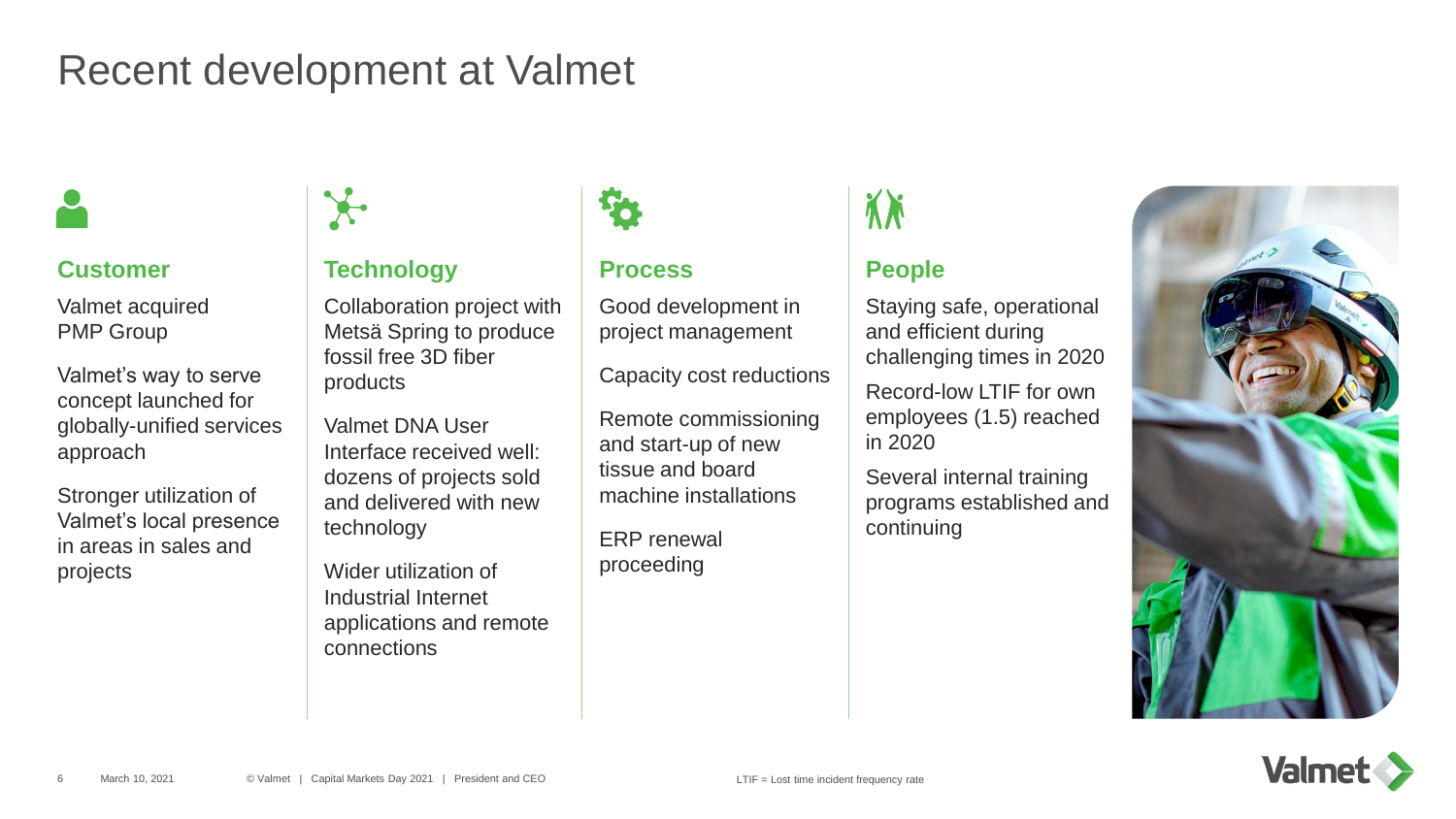# Acknowledged leader in sustainability 360° approach to sustainability



Global<br>Reporting

decrease of  $CO<sub>2</sub>$  intensity\*

Sustainability Award<br>Bronze Class 2021

S&P Global

 $\begin{array}{c} \n\text{CDP} \\
\text{SVD} \\
\text{Milbert} \\
\end{array}$ 

 $\frac{\sqrt[4]{\text{CDP}}}{\text{DISCLOSER}}$ 2020

Dow Jones<br>Sustainability Indices

increase in support for non-profit organizations

of suppliers screened over sustainability risks



 Achieved A- rating in CDP's climate program and reached the leadership level for the

**Good progress in** 

**sustainability indices**

consecutive year

• In Dow Jones Sustainability

• Received Bronze Class 2021

Index for the seventh

Sustainability Award

- fifth consecutive year • In Ethibel Sustainability Index
- In CDP's Supplier Engagement Leaderboard with best A rating

Excellence Europe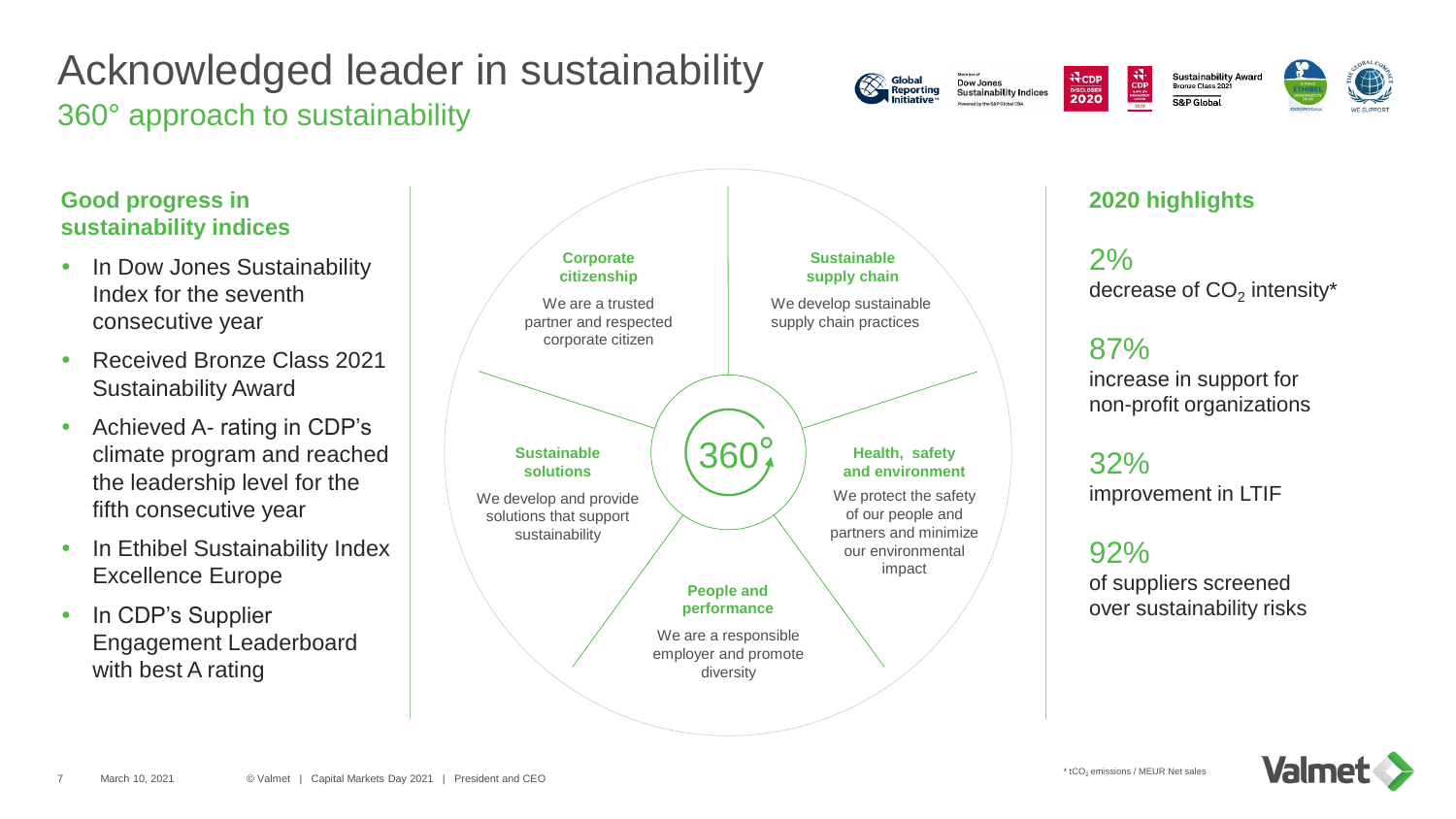# Valmet´s Climate Program: Forward to carbon neutral future

#### **Targets by 2030 for the entire value chain**

SUPPLY CHAIN

 $-20%$ 

 $CO<sub>2</sub>$  emission reduction

OWN OPERATIONS

-80%

 $CO<sub>2</sub>$  emission reduction

USE PHASE OF VALMET'S TECHNOLOGIES

 $-20%$ 

Further reduced energy use of Valmet's current technologies 100%

Carbon neutral production

- Valmet´s new Climate Program sets credible targets and concrete actions for 2030 for the entire value chain
- Program is aligned with the Paris Climate Agreement's 1.5-degree pathway and UN Sustainable Development Goals and Valmet is in process to send its climate targets for the Science Based Targets Initiative for validation

#### **Main actions to reach targets by 2030**

- Target  $CO<sub>2</sub>$  emission reductions from supply chain
- Reduce energy usage and use renewable fuels and  $\mathsf{CO}_2$  free electricity and district heating in own locations
- Improve energy efficiency of our existing process technology offering by 20%
- Develop existing and new technologies to enable carbon neutral production for our customers

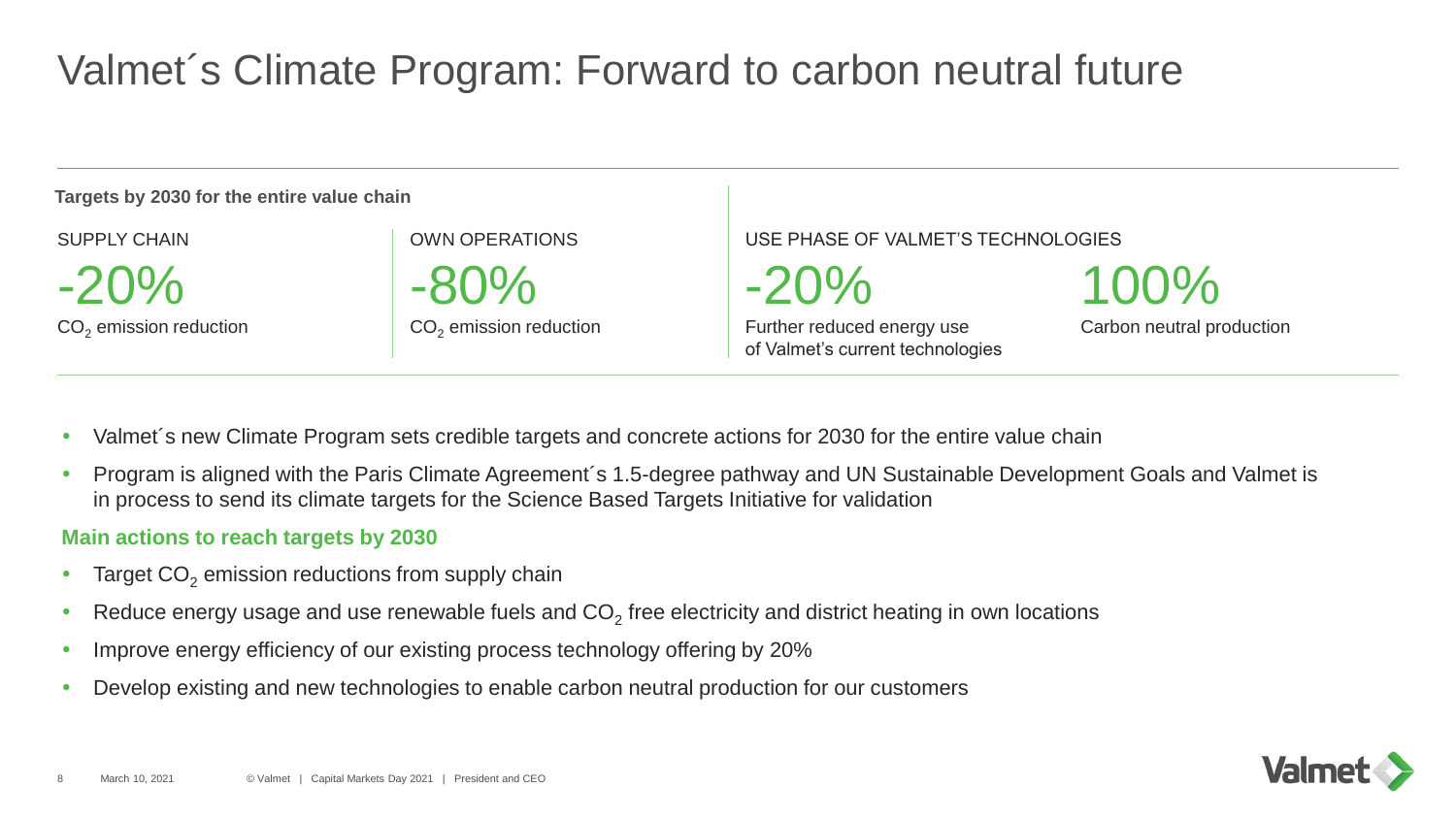# Valmet's 29.5% ownership in Neles

- Valmet acquired 29.5% of Neles in 2020
- Valmet's goal is to have an active long-term role in the development of Neles
- In the long-term, combination of Valmet and Neles would create a Nordic based global leader with a unique offering for process industries

## Valmet and Neles together

- Stronger margin profile and globally balanced operations
- Increased share of high-margin and growing stable business including services, automation systems and valves
- A platform for further growth in automation business
- Tangible revenue, technology development and cost synergy potential



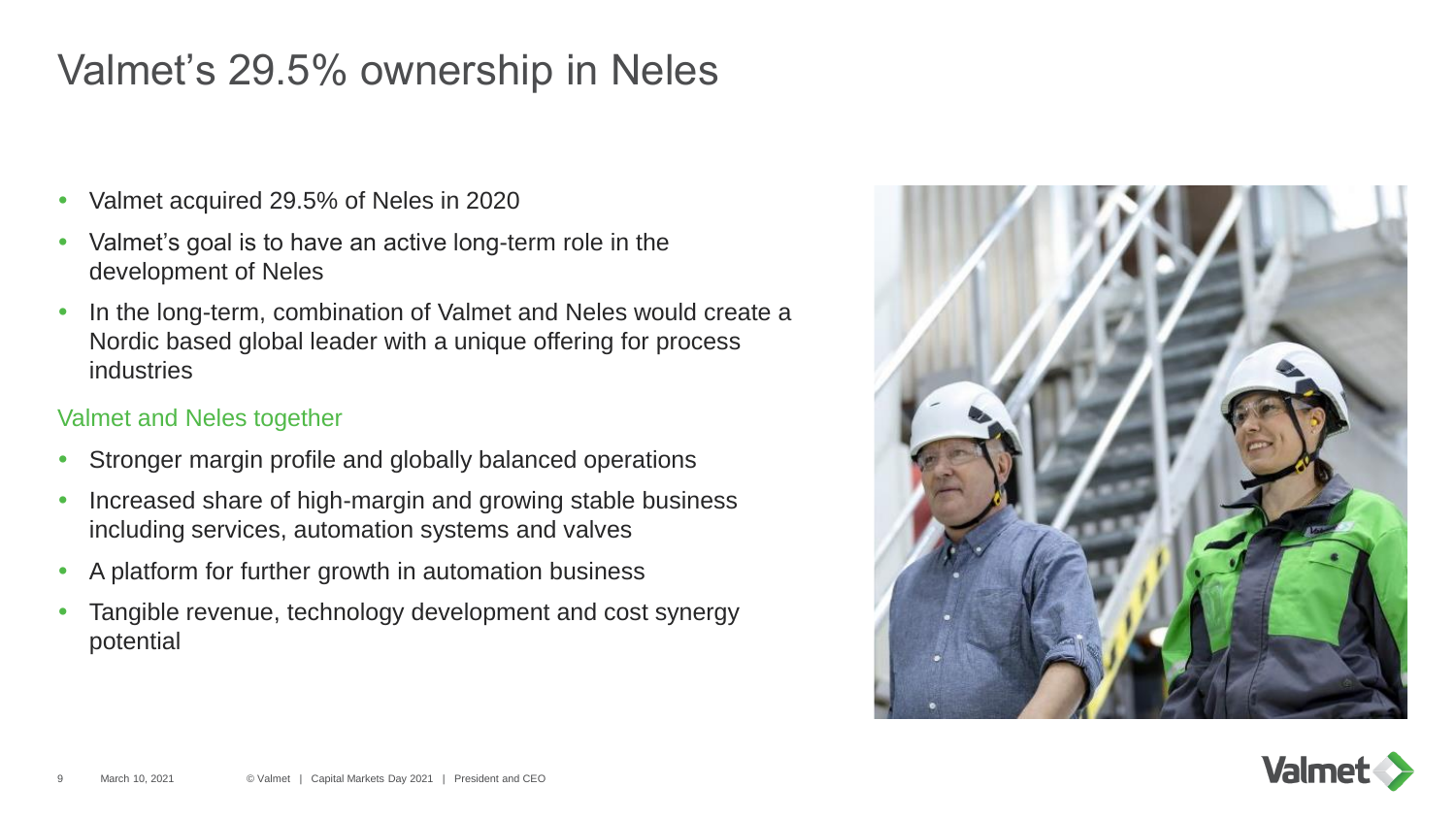# Investment highlights

- Strong position in the growing market of converting renewables
- Widest technology and services offering combined with automation excellence
- Services: The widest offering and strong geographical presence
- Automation: Maximizing efficiency and safety of our customers
- Paper: World-class technology for packaging and hygiene needs
- Pulp and Energy: Strong business with high market share and flexible cost structure
	- Systematically building the future



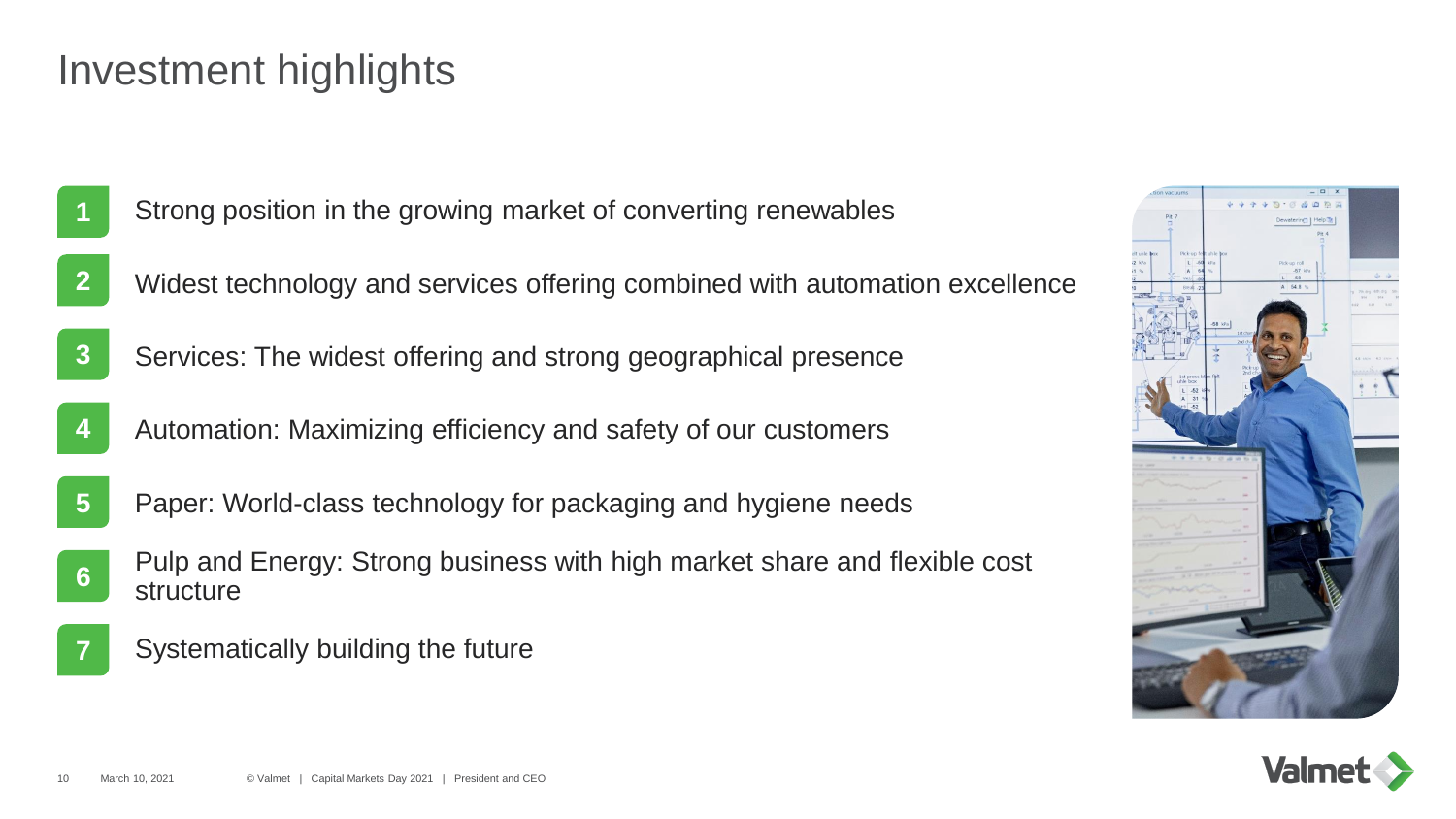# Strong position in the growing market of converting renewables



# Market positon | Estimated market size for current offering (EUR) | Anticipated long-term market growth

For paper, board and tissue market position and estimated market size calculated as average during 2018-2020. For pulp, energy and automation the market position and estimated market size calculated based on 2020 figures. For services, the market position calculated from 2020 and estimated market size once the market recovers from the temporary negative impact of COVID on customer operations and services demand

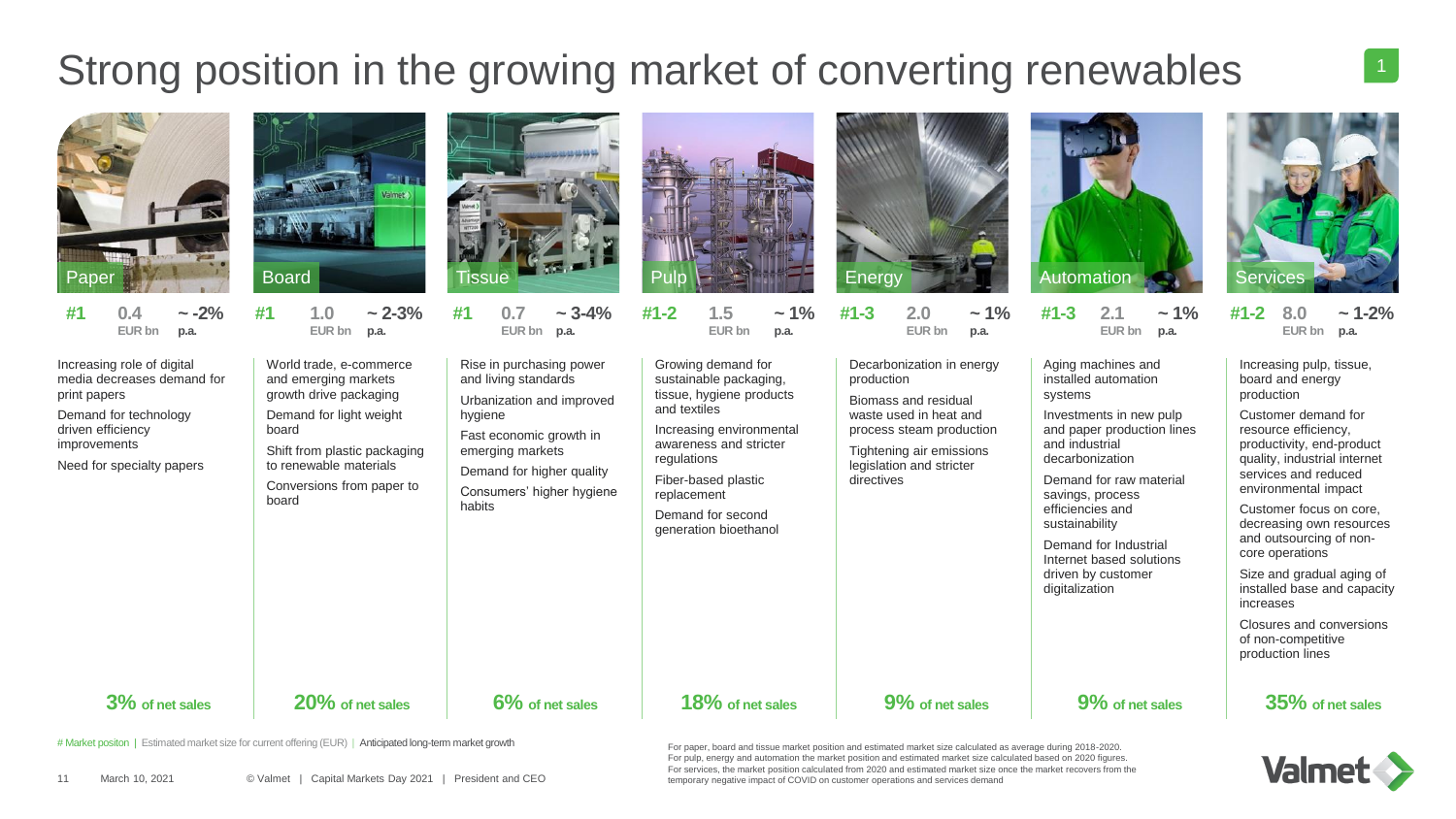# Widest technology and services offering combined with automation excellence

## **Paper**

- Board, paper and tissue production lines
- Rebuilds
- Stand-alone products

#### **Pulp**

- Wood and pulp handling
- Fiber processing
- Recovery

#### **Energy**

- Heat and power generation
- Air emission control
- Biofuels

#### **Services**

- Spare parts and components
- Maintenance and shutdown services
- Outsourcing services
- Production consumables
- Process support and optimization



### **Automation**

- Distributed Control Systems (DCS)
- Quality Management Systems (QMS)
- Analyzers and measurements
- Industrial Internet solutions



2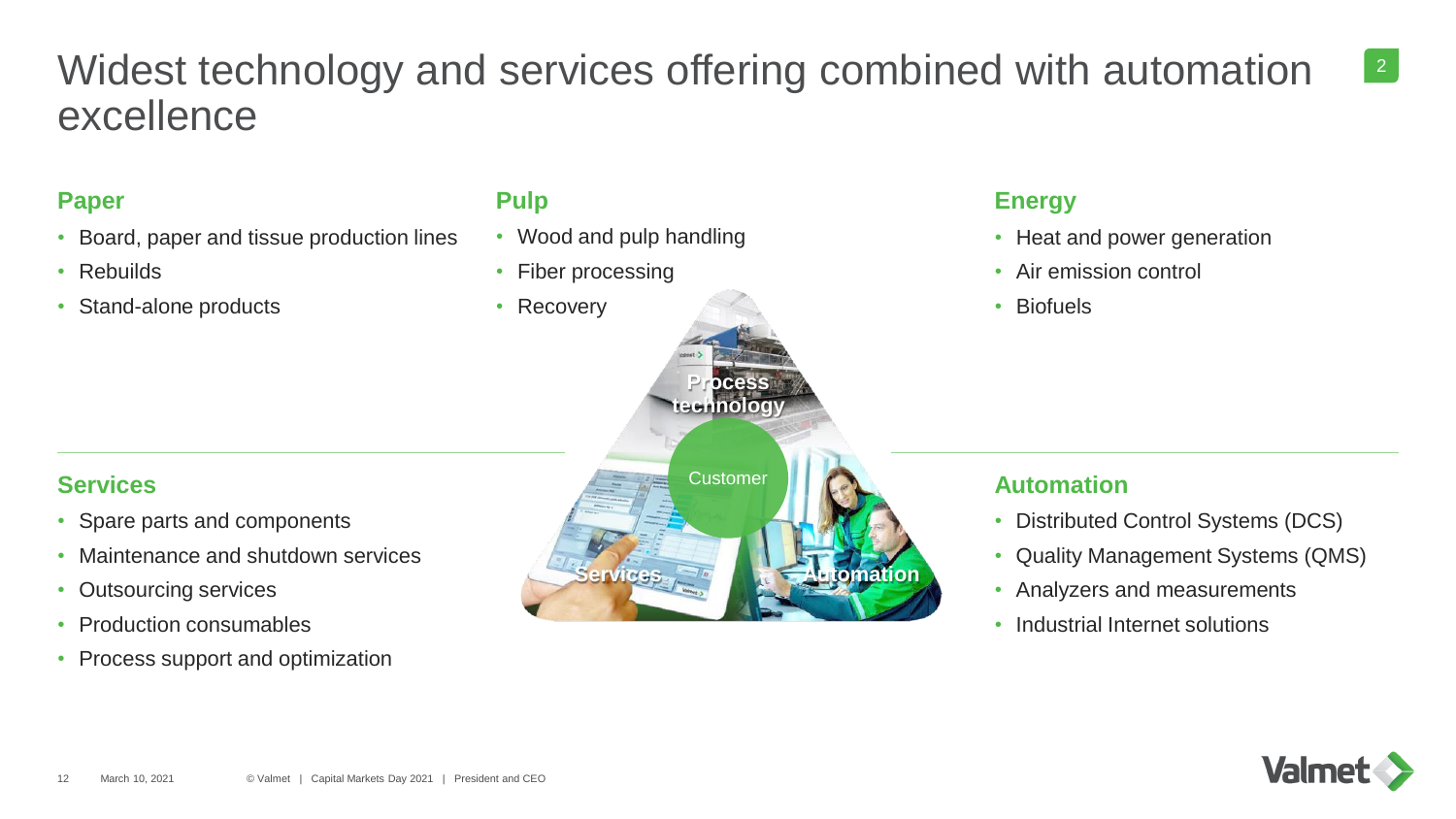# Services: The widest offering and strong geographical presence

### **Services business line**

- Widest offering to support customers' all service needs
- Benefits from growing installed base
- Strong geographical presence close to customers
- Steady increase in market share from 13% in 2014 to 17-18% in 2020
- Targeting to grow with the market and by winning further market share
- Opportunities to win new customers and increase share of wallet with existing customers

### **Services business line**

Orders received (EUR million)



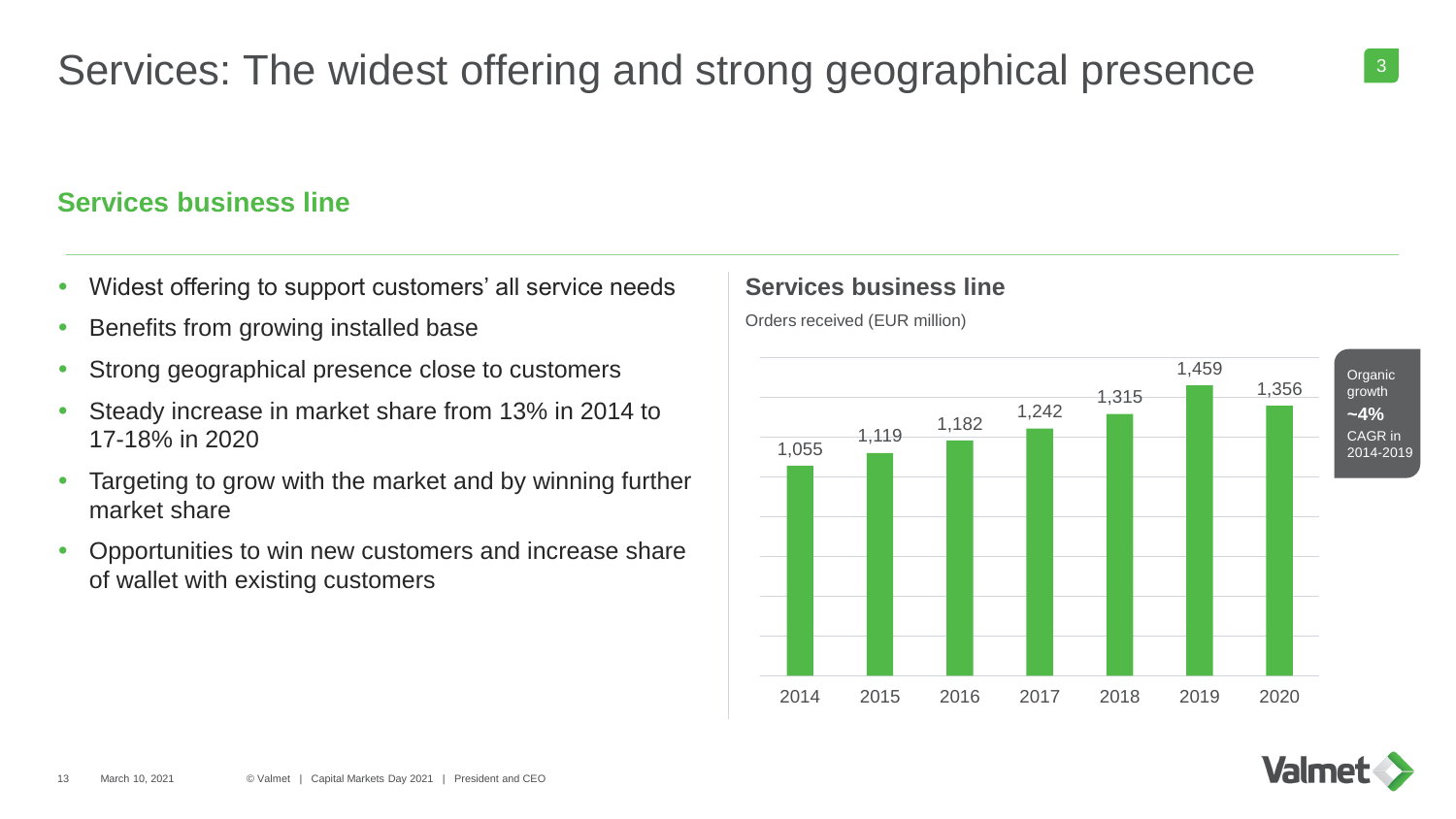# **Automation business line**

- Solutions range from single measurements to plant-wide process automation systems
- Designed to maximize safety, sustainability and efficiency of customers' businesses
- Securing future competitiveness with R&D
- Strong track record since acquired to Valmet in 2015
- Several drivers for future growth
	- Increasing direct sales to customers
	- Package sales with Valmet's capital equipment
	- Replacing competitors' installed base and entering new industries
	- Growing in automation services

### **Automation business line**

Orders received (EUR million)



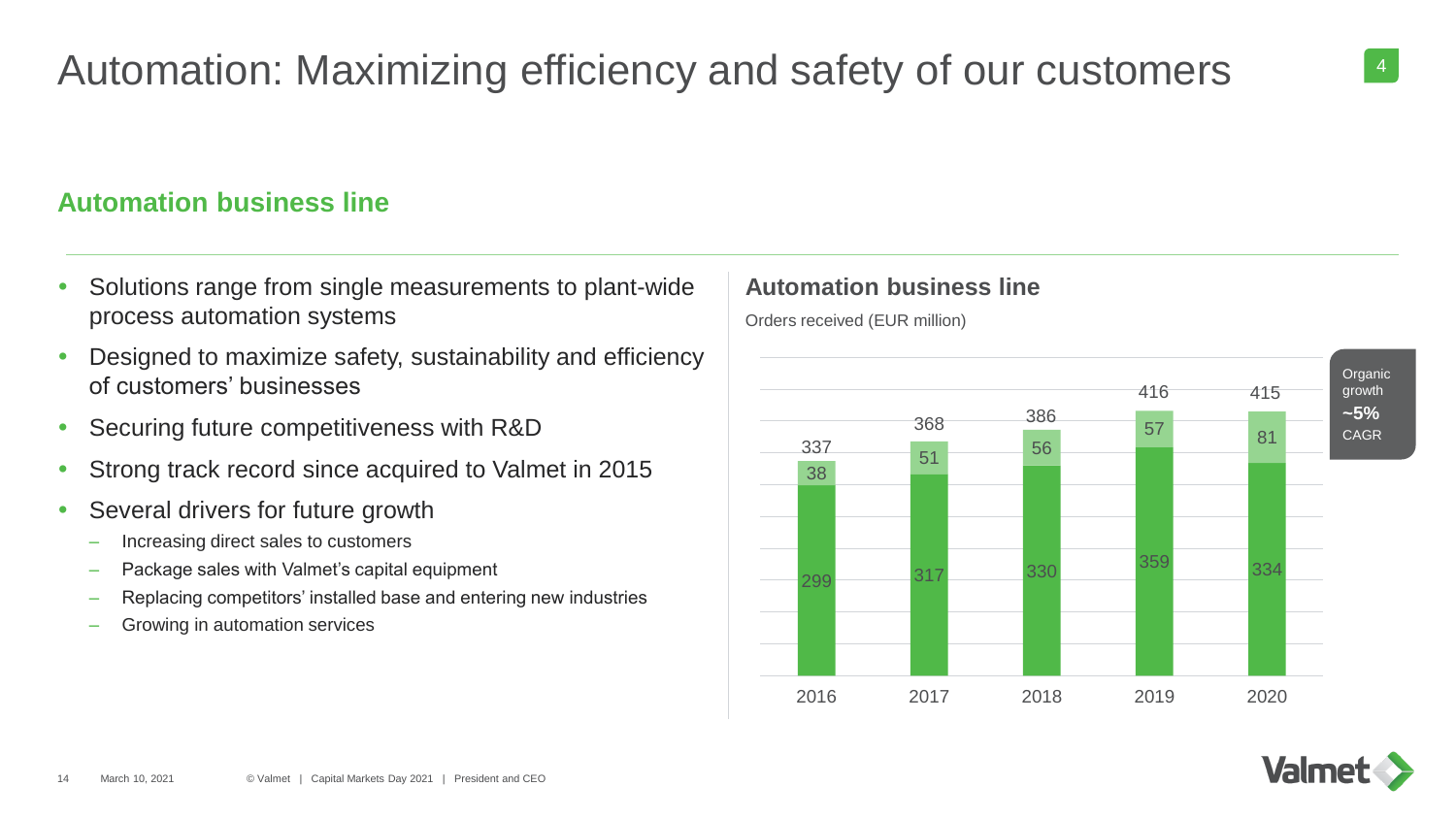# Paper: World-class technology for packaging and hygiene needs  $\frac{5}{5}$

# **Paper business line**

- Offering includes world-leading technology and products for board, tissue and paper making
- Long-term growth supported by favorable megatrends
	- Growing e-commerce and packaging needs
	- Increasing demand for hygiene products
- High market share
- Technological advantage and excellent references
- R&D targeted to introduce new products and improve the existing offering
- Flexible organization and low capacity cost provides resilience to market fluctuations

### **Paper business line**

Orders received (EUR million) Net sales (EUR million)





| Capacity<br>costs | 2015 | 2020       |              | Market<br>share | Market<br>position |
|-------------------|------|------------|--------------|-----------------|--------------------|
| EUR million       | 270  | 301        | <b>Board</b> | $~1.50\%$       | #1                 |
| % of net sales    | 41%  | <b>28%</b> | Tissue       | $~1.35\%$       | #1                 |
|                   |      |            | <b>D.L.</b>  | $F \cap Y$      | 11A                |

|               | Market<br>share | Market<br>position |  |
|---------------|-----------------|--------------------|--|
| <b>Board</b>  | $~1.50\%$       | #1                 |  |
| <b>Tissue</b> | $~1.35\%$       | #1                 |  |
| Paper         | $~1.50\%$       | #1                 |  |

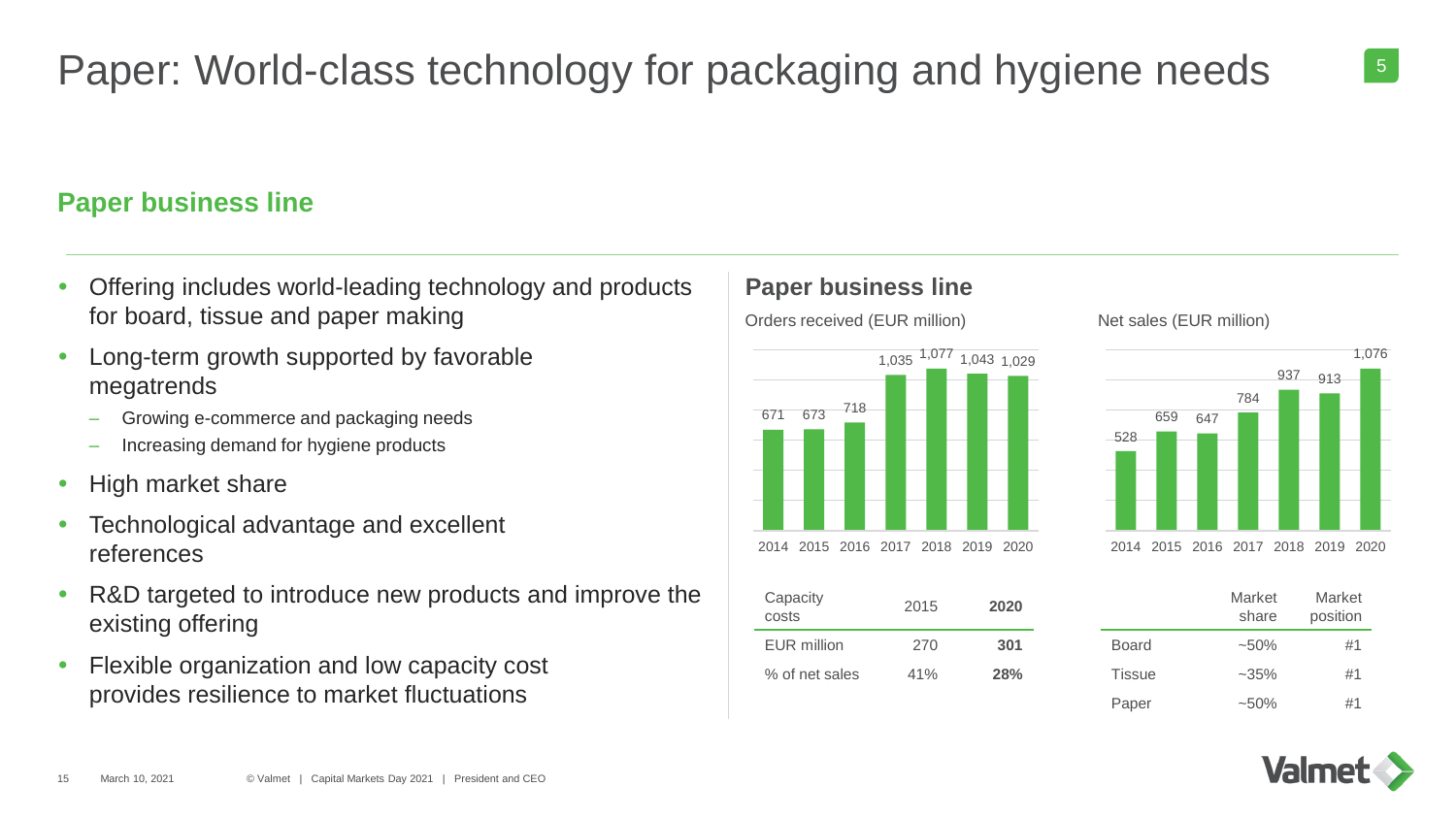# Pulp and Energy: Strong business with high market share and flexible cost structure

# **Pulp and Energy business line**

- Offering includes full pulp mills and energy solutions for biomass and emission control
- Long-term growth supported by favorable megatrends
	- Growing demand for sustainable packaging and hygiene products and textiles
	- Replacing plastic with fiber-based materials
- High market share
- Technological advantage by focusing on R&D
- Flexible organization and low capacity cost provides resilience to market fluctuations
- Yearly variations in orders received are typical due to timing of large orders

### **Pulp and Energy business line**

1,344 864 939 678 1,000 1,125 934

Orders received (EUR million) Net sales (EUR million)



| Capacity<br>costs | 2015 | 2020 |        | Market<br>share | Market<br>position |
|-------------------|------|------|--------|-----------------|--------------------|
| EUR million       | 218  | 196  | Pulp   | $-45%$          | $#1 - 2$           |
| % of net sales    | 24%  | 20%  | Energy | $-20%$          | $#1 - 3$           |

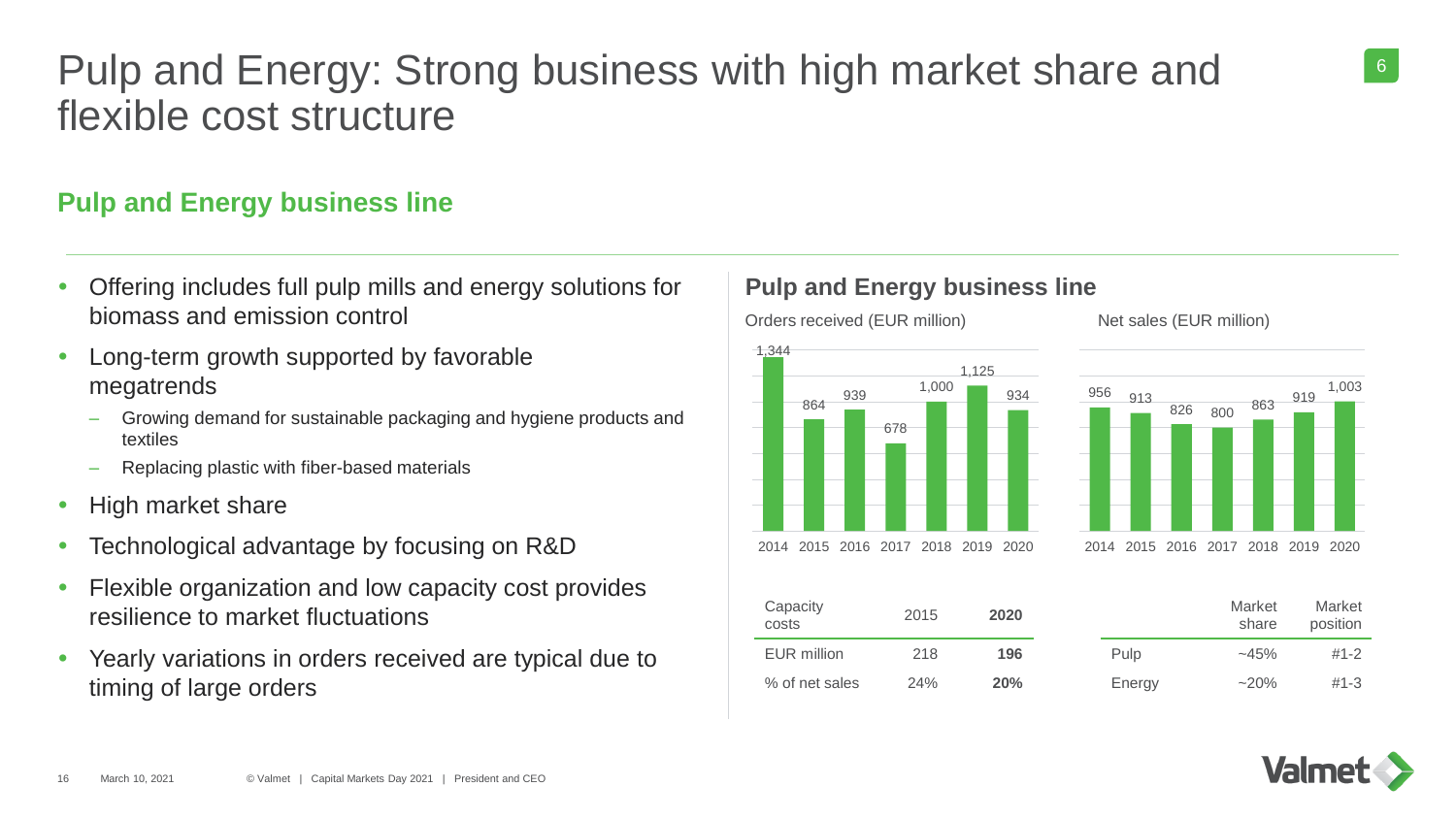# Systematically building the future



### **Customer**

Valmet's way to serve: Lifecycle collaboration between the customer and Valmet

Add value to customers through Industrial Internet solutions

Ensure strong market position in capital business

Continue to increase market share in the stable business

### **Technology**

Develop new products and technologies

Improve product cost competitiveness

Increase material and energy efficiency and further develop solutions to reduce carbon footprint



#### **Process**

Continue to improve project management and project execution

Valmet's climate program targeting to reduce emissions in the whole value chain

### **People**

Continuous development of employees through training programs

Building capabilities globally

Continue to improve safety and lower LTIF





7